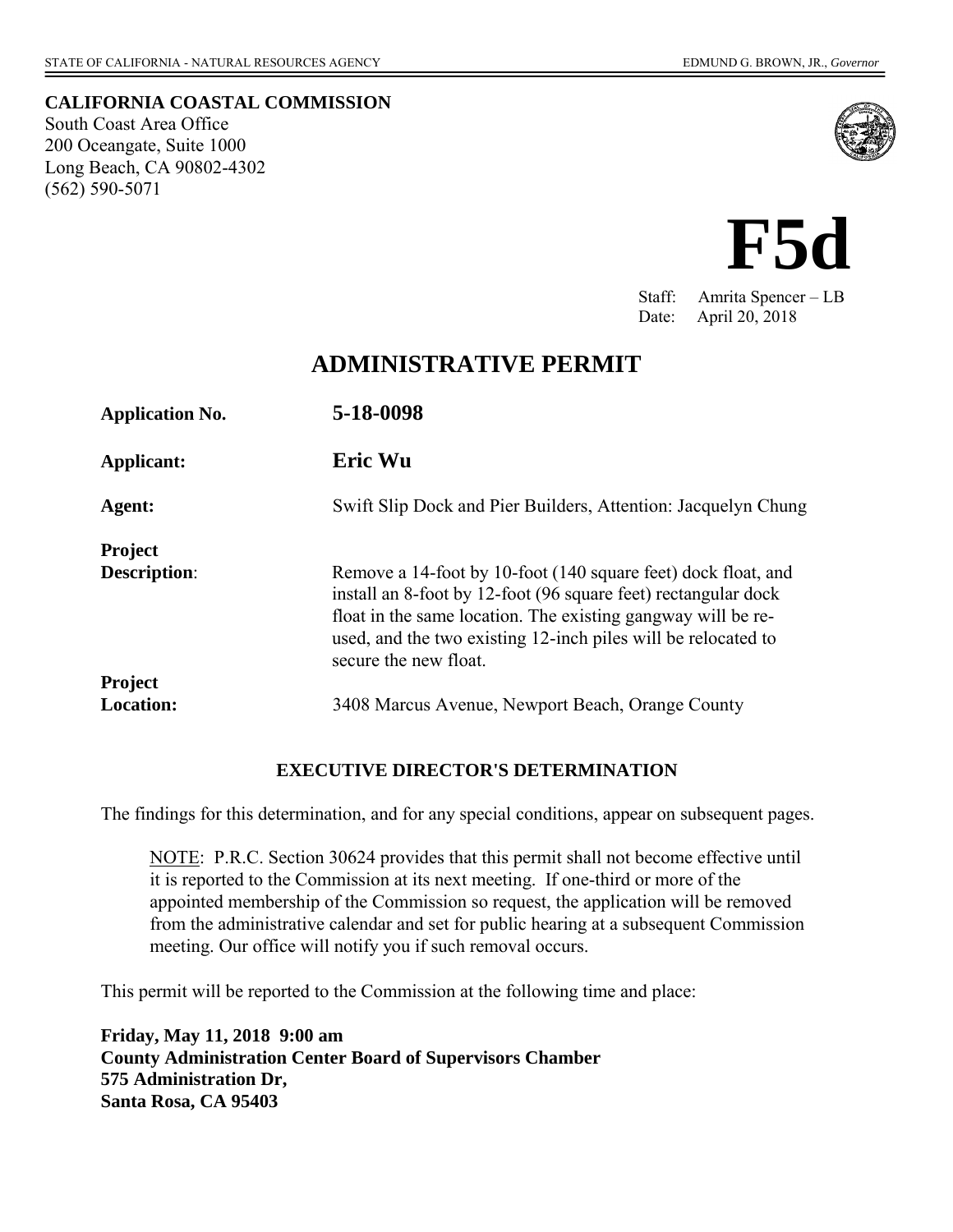### IMPORTANT - Before you may proceed with development, the following must occur:

Pursuant to 14 Cal. Admin. Code Sections 13150(b) and 13158, you must sign the enclosed duplicate copy acknowledging the permit's receipt and accepting its contents, including all conditions, and return it to our office. Following the Commission's meeting, and once we have received the signed acknowledgement and evidence of compliance with all special conditions, we will send you a Notice of Administrative Permit Effectiveness.

### **BEFORE YOU CAN OBTAIN ANY LOCAL PERMITS AND PROCEED WITH DEVELOPMENT, YOU MUST HAVE RECEIVED BOTH YOUR ADMINISTRATIVE PERMIT AND THE NOTICE OF PERMIT EFFECTIVENESS FROM THIS OFFICE.**

JOHN AINSWORTH Executive Director

By: Amrita Spencer Title: Coastal Program Analyst

# **STANDARD CONDITIONS**

This permit is granted subject to the following standard conditions:

- 1. **Notice of Receipt and Acknowledgment.** The permit is not valid and development shall not commence until a copy of the permit, signed by the permittee or authorized agent, acknowledging receipt of the permit and acceptance of the terms and conditions, is returned to the Commission office.
- 2. **Expiration.** If development has not commenced, the permit will expire two years from the date the Commission voted on the application. Development shall be pursued in a diligent manner and completed in a reasonable period of time. Application for extension of the permit must be made prior to the expiration date.
- 3. **Interpretation.** Any questions of intent or interpretation of any term or condition will be resolved by the Executive Director or the Commission.
- 4. **Assignment.** The permit may be assigned to any qualified person, provided assignee files with the Commission an affidavit accepting all terms and conditions of the permit.
- 5. **Terms and Conditions Run with the Land.** These terms and conditions shall be perpetual, and it is the intention of the Commission and the permittee to bind all future owners and possessors of the subject property to the terms and conditions.

### **SPECIAL CONDITIONS: SEE PAGES SIX THROUGH NINE.**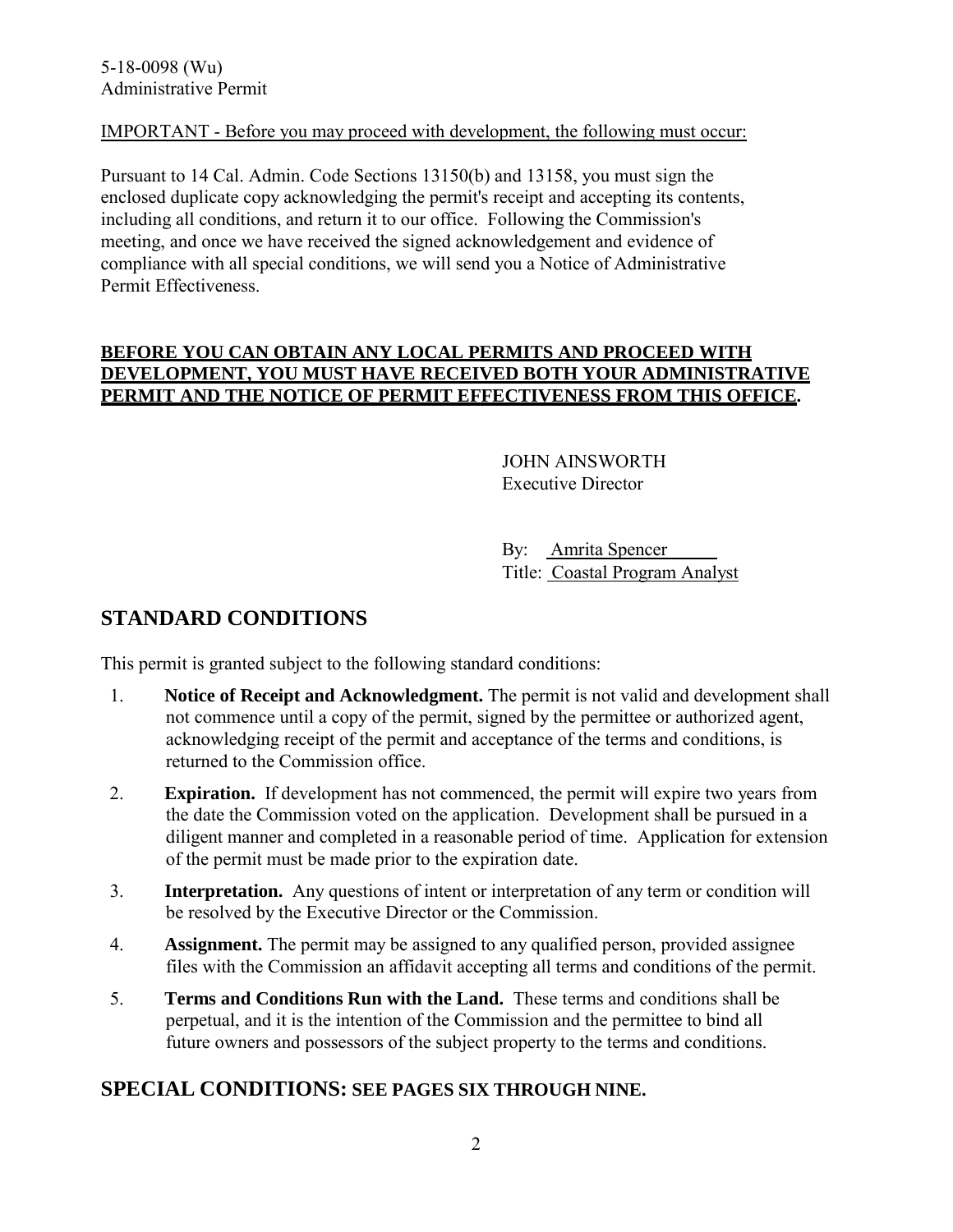### **EXECUTIVE DIRECTOR'S DETERMINATION (continued):**

The Executive Director hereby determines that the proposed development is a category of development, which, pursuant to PRC Section 30624, qualifies for approval by the Executive Director through the issuance of an Administrative Permit. Subject to Standard and Special Conditions as attached, said development is in conformity with the provisions of Chapter 3 of the Coastal Act of 1976 and will not have any significant impacts on the environment within the meaning of the California Environmental Quality Act. If located between the nearest public road and the sea, this development is in conformity with the public access and public recreation policies of Chapter 3.

## **FINDINGS FOR EXECUTIVE DIRECTOR'S DETERMINATION**

### **A. PROJECT DESCRIPTION**

The proposed project involves the following: Removal of a 10-foot by 14-foot (140 square feet) rectangular-shaped dock float supported by two 12-inch marina guide piles and replacement with a new 8-foot by 12-foot (96 square feet) rectangular-shaped dock float supported by the same two 12 inch marina guide piles (**[Exhibit No. 2](https://documents.coastal.ca.gov/reports/2018/5/f5d/f5d-5-2018-exhibits.pdf)**). The marina guide piles will be relocated to support the smaller dock float. No changes are proposed to the existing 3-foot by 24-foot gangway. The new dock system will be comprised of wood and composite material, foam and concrete. Water coverage from the proposed float will be decreased from 140 square feet to 96 square feet (a decrease of 44 square feet). The project does not result in any further encroachment into the channel, is generally consistent with the size of docks in the adjacent area, is consistent with past Commission-issued permits, and does not pose impacts to eelgrass. The proposed dock float also meets the City of Newport Beach Harbor Permit Policy in that it does not extend more than 30 feet into the channel from the bulkhead.

The project site is a Rivo Alto channel-fronting lot located in the City of Newport Beach, Orange County (**[Exhibit 1](https://documents.coastal.ca.gov/reports/2018/5/f5d/f5d-5-2018-exhibits.pdf)**). The project site is developed with an existing dock float with a private gangway. A wooden bulkhead exists along the property and extends 1,017 feet between 3610 Marcus Avenue and 3206 Marcus Avenue. The project site is designated as two unit residential (R-2) by the City of Newport Beach certified LCP. Single-family residences, multi-family residences, and associated private boat dock systems characterize the subject site and the surrounding area. The dock will be used for recreational boating related purposes to serve a multi-family (duplex) residential development.

The proposed dock is being constructed on a public waterway managed by the City. There is no direct public pedestrian access to public tidelands through the private residential lot at the subject site. However, public access is available in two locations near the proposed development. Newport Island Park is a public park located 0.3 miles from the project site. This area allows the launching of small boats by the public. Access also is available at a public beach located southwest of the project site, on the intersection of Lake Avenue and 38<sup>th</sup> Street (approximately 0.2 miles from the project site). Therefore, the proposed project does not result in adverse impacts to public coastal access. In order to preserve and maintain access to the public tidelands, **Special**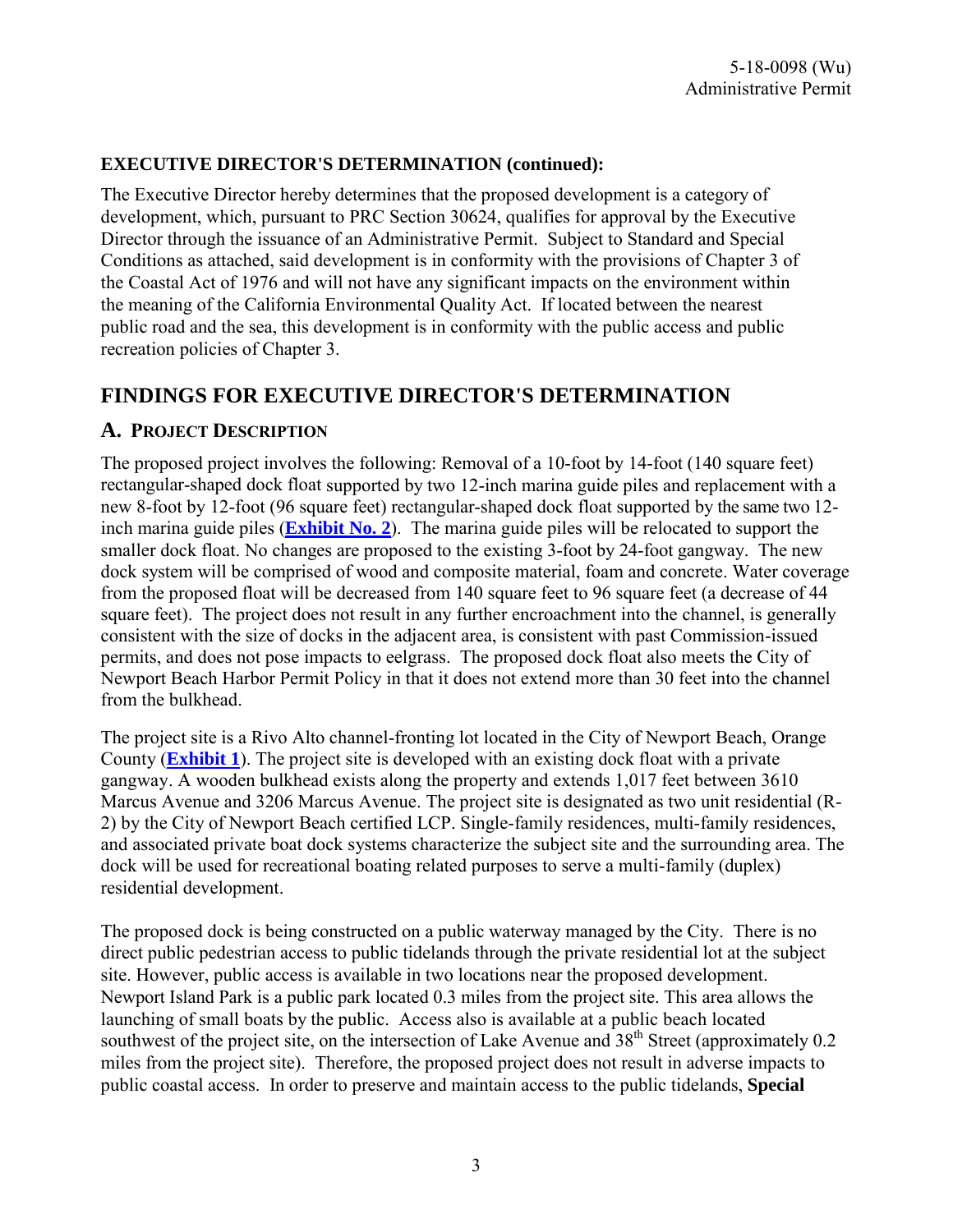#### 5-18-0098 (Wu) Administrative Permit

**Condition No. 4** is imposed stating that the approval of a coastal development permit for the project does not waive any public rights or interest that exist or may exist on the property.

Eelgrass (*Zostera marina* and *Z. pacifica*) are seagrasses which serve as critical habitat for many common and protected threatened marine species. Caution must be taken to minimize impacts to existing eelgrass beds and their associated habitats afforded by nation-wide policies and guidelines. The project site has been surveyed for eelgrass and none was discovered in the project area. The eelgrass survey took place on October 28, 2017 as required by the City of Newport Beach Harbor Resources Division. Eelgrass surveys must be completed during the active growth phase (typically March through October) and are valid for 60-days. The project is agendized for the May 2018 meeting; thus, the submitted eelgrass survey will not be valid by the hearing because the 60-day time period of validity will have passed. Therefore, a new eelgrass survey must be conducted within 60 days of the start of construction.

A pre-construction *Caulerpa taxifolia* survey was also completed on October 28, 2017 as required by the City of Newport Beach Harbor Resources Division and no *Caulerpa taxifolia* was discovered in the project area. *Caulerpa taxifolia* surveys are valid for 90 days. Again, the project is agendized for the May 2018 Coastal Commission meeting, and by this time the *Caulerpa taxifolia* survey would not continue to be valid because more than 90 days have passed since the survey was completed. Thus, an up-to-date *Caulerpa taxifolia* survey must be conducted prior to commencement of the project. Therefore, the Commission imposes **Special Conditions 2 and 3**, which identifies the procedures necessary to be completed prior to beginning any construction. Also, if any *Caulerpa taxifolia* is found on the project site, **Special Condition 3** also identifies the procedures necessary to be completed prior to beginning any construction.

The storage or placement of construction material, debris, or waste in a location where it could be discharged into coastal waters can result in an adverse effect on the marine environment. The proposed project includes measures to help ensure protection of coastal waters and marine resources during construction. Proposed measures include: floating debris shall be removed from the water and disposed of properly; all construction activities shall occur within the designated project footprint; and silt curtains shall be used during pile replacement. The Regional Water Quality Control Board (RWQCB) has determined that the proposed project will not adversely impact water quality if standard construction methods and materials are used. To ensure that all impacts (pre- and post- construction) to water quality are minimized, however, and to reduce the potential for construction related impacts on water quality, the Commission imposes **Special Condition 1**, which requires, but is not limited to, appropriate storage and handling of construction equipment and materials to minimize the potential of pollutants to enter coastal waters; and the continued use and maintenance of post construction BMPs.

The proposed development is located seaward of the mean high tide and is within the Commission's original permit jurisdiction. The standard of review for development within the Commission's original permit jurisdiction is Chapter 3 of the Coastal Act. The City's certified LCP is advisory in nature and may provide guidance for development.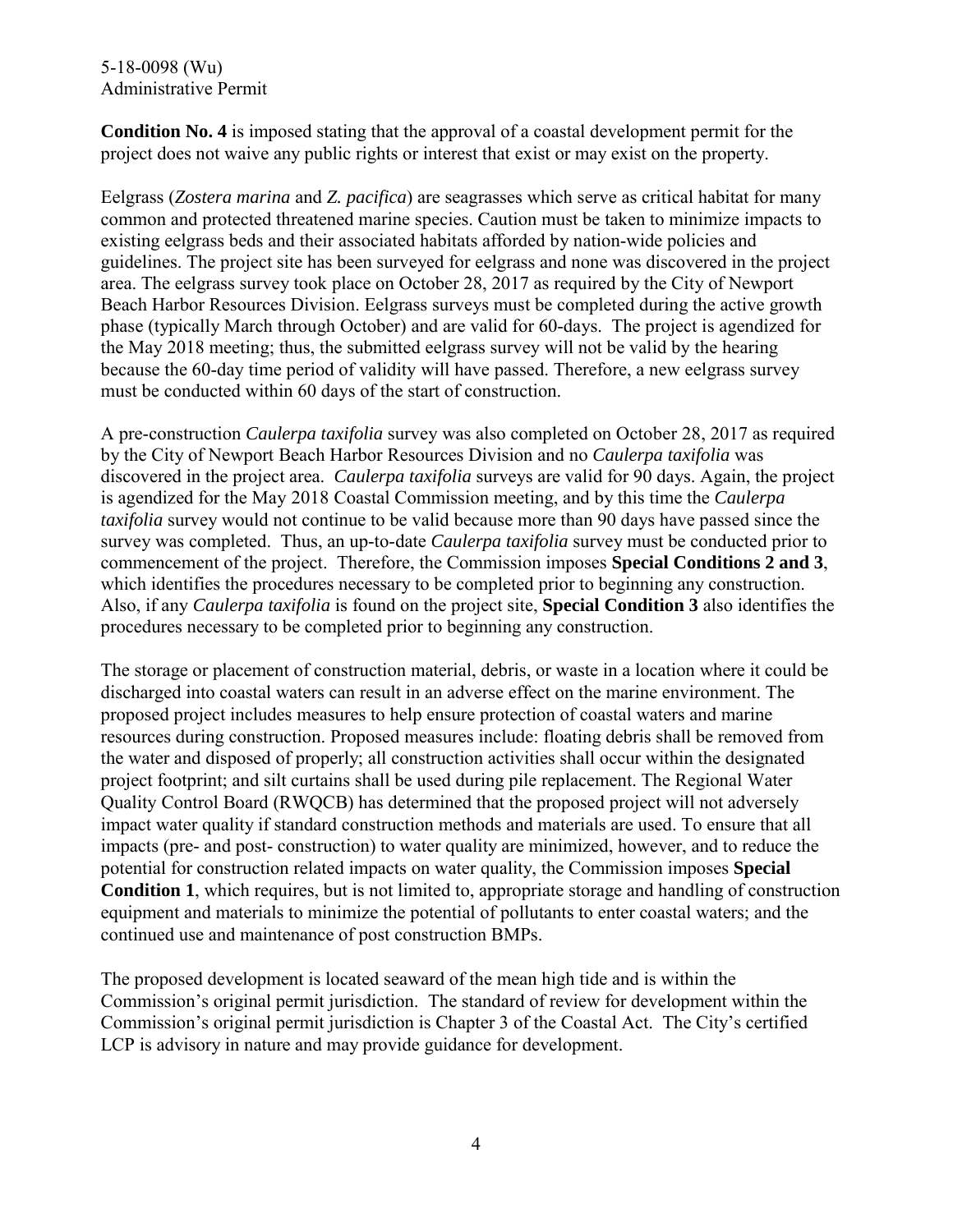The applicant has also applied for a permit from the U.S. Army Corps of Engineers (USACE); the USACE permit is pending coastal development permit approval. **Special Condition 5** is imposed to assure that the proposed project will be carried out in conformance with the requirements of the resource agencies, including the California Department of Fish and Wildlife, the Regional Water Quality Control Board, the U.S. Army Corps of Engineers, and the U.S. Fish and Wildlife Service, with respect to preservation and protection of water quality and marine environment. Any change in the approved project that may be required by the above- stated agencies shall be submitted to the Executive Director in order to determine if the proposed change shall require a permit amendment pursuant to the requirements of the Coastal Act and the California Code of Regulations agency policies.

## **B. MARINE RESOURCES**

The proposed recreational boat dock development and its associated structures are an allowable and encouraged marine related use. The project design includes the minimum sized pilings and the minimum number of pilings necessary for structural stability. There are no feasible less environmentally damaging alternatives available. As conditioned, the project will not significantly adversely impact eelgrass beds and will not contribute to the dispersal of the invasive aquatic algae, *Caulerpa taxifolia*. Further, as proposed and conditioned, the project, which is to be used solely for recreational boating purposes, conforms to Sections 30224 and 30233 of the Coastal Act.

# **C. WATER QUALITY**

The proposed work will be occurring on, within, or adjacent to coastal waters. The storage or placement of construction material, debris, or waste in a location where it could be discharged into coastal waters would result in an adverse effect on the marine environment. To reduce the potential for construction related impacts on water quality, the Commission imposes special conditions requiring, but not limited to, the appropriate storage and handling of construction equipment and materials to minimize the potential of pollutants to enter coastal waters. To reduce the potential for post-construction impacts to water quality the Commission requires the continued use and maintenance of post construction BMPs. As conditioned, the Commission finds that the development conforms to Sections 30230 and 30231 of the Coastal Act.

## **D. LOCAL COASTAL PROGRAM (LCP)**

The City of Newport Beach LCP was effectively certified on January 13, 2017. The proposed development is located seaward of the mean high tide and is within the Commission's original permit jurisdiction. The standard of review for development within the Commission's original permit jurisdiction is Chapter 3 of the Coastal Act. The City's certified LCP is advisory in nature and may provide guidance for development. As conditioned, the proposed development is consistent with the Chapter 3 policies of the Coastal Act.

## **E. CALIFORNIA ENVIRONMENTAL QUALITY ACT (CEQA)**

As conditioned, there are no feasible alternatives or additional feasible mitigation measures available that would substantially lessen any significant adverse effect that the activity may have on the environment. Therefore, the Commission finds that the proposed project, as conditioned to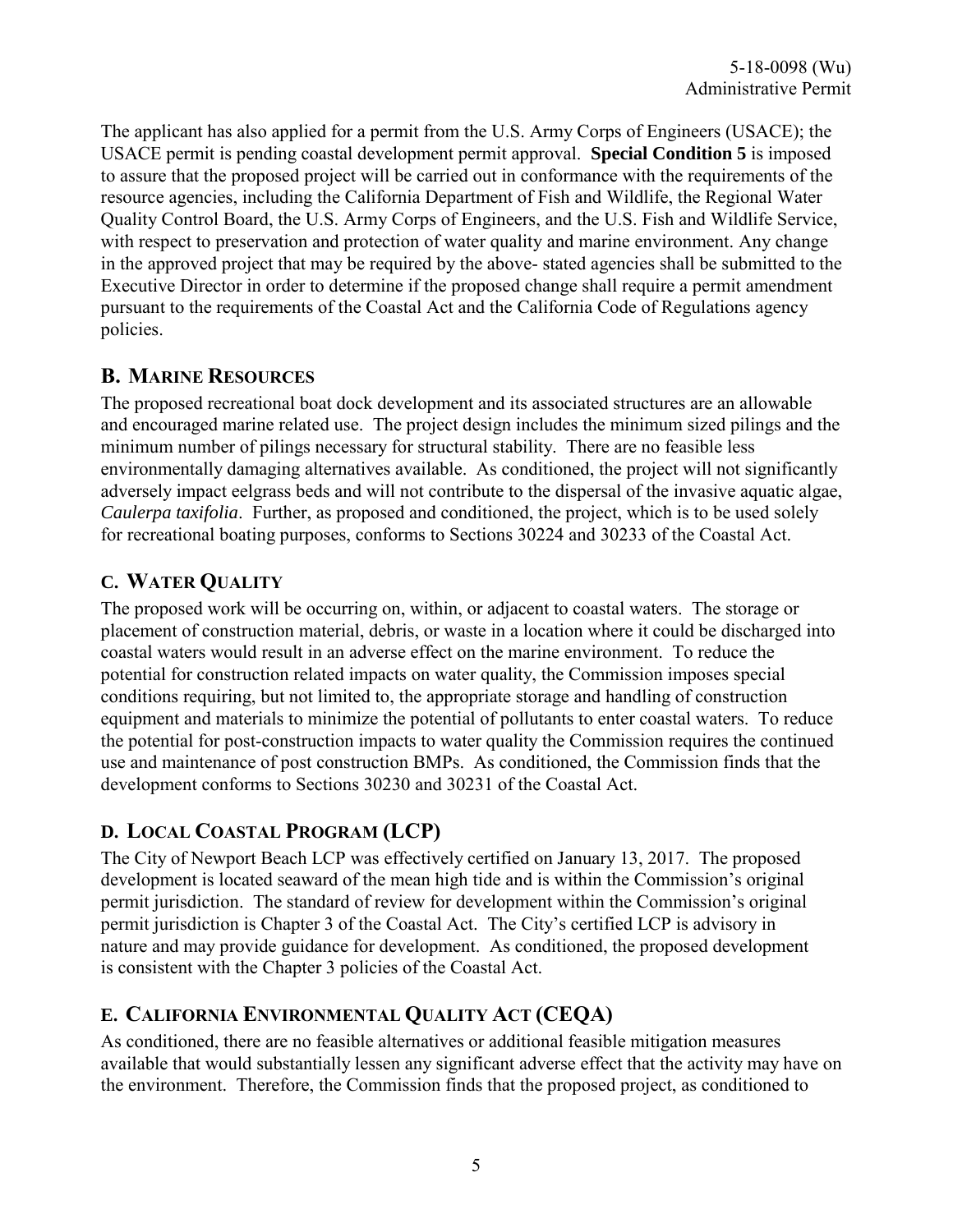#### 5-18-0098 (Wu) Administrative Permit

mitigate the identified impacts, is the least environmentally damaging feasible alternative and can be found consistent with the requirements of the Coastal Act to conform to CEQA.

# **SPECIAL CONDITIONS**

This permit is granted subject to the following special conditions:

### **1. Water Quality**

- A. Construction Responsibilities and Debris Removal
	- (1) No demolition or construction materials, equipment, debris, or waste shall be placed or stored where it may enter sensitive habitat, receiving waters or a storm drain, or be subject to wave, wind, rain or tidal erosion and dispersion;
	- (2) Any and all debris resulting from demolition or construction activities, and any remaining construction material, shall be removed from the project site within 24 hours of completion of the project;
	- (3) Demolition or construction debris and sediment shall be removed from work areas each day that demolition or construction occurs to prevent the accumulation of sediment and other debris that may be discharged into coastal waters;
	- (4) Machinery or construction materials not essential for project improvements will not be allowed at any time in the intertidal zone;
	- (5) If turbid conditions are generated during construction a silt curtain will be utilized to control turbidity;
	- (6) Floating booms will be used to contain debris discharged into coastal waters and any debris discharged will be removed as soon as possible but no later than the end of each day;
	- (7) Non buoyant debris discharged into coastal waters will be recovered by divers as soon as possible after loss;
	- (8) All trash and debris shall be disposed in the proper trash and recycling receptacles at the end of every construction day;
	- (9) The applicant shall provide adequate disposal facilities for solid waste, including excess concrete, produced during demolition or construction;
	- (10) Debris shall be disposed of at a legal disposal site or recycled at a recycling facility. If the disposal site is located in the coastal zone, a coastal development permit or an amendment to this permit shall be required before disposal can take place unless the Executive Director determines that no amendment or new permit is legally required;
	- (11) All stock piles and construction materials shall be covered, enclosed on all sides, shall be located as far away as possible from drain inlets and any waterway, and shall not be stored in contact with the soil;
	- (12) Machinery and equipment shall be maintained and washed in confined areas specifically designed to control runoff. Thinners or solvents shall not be discharged into sanitary or storm sewer systems;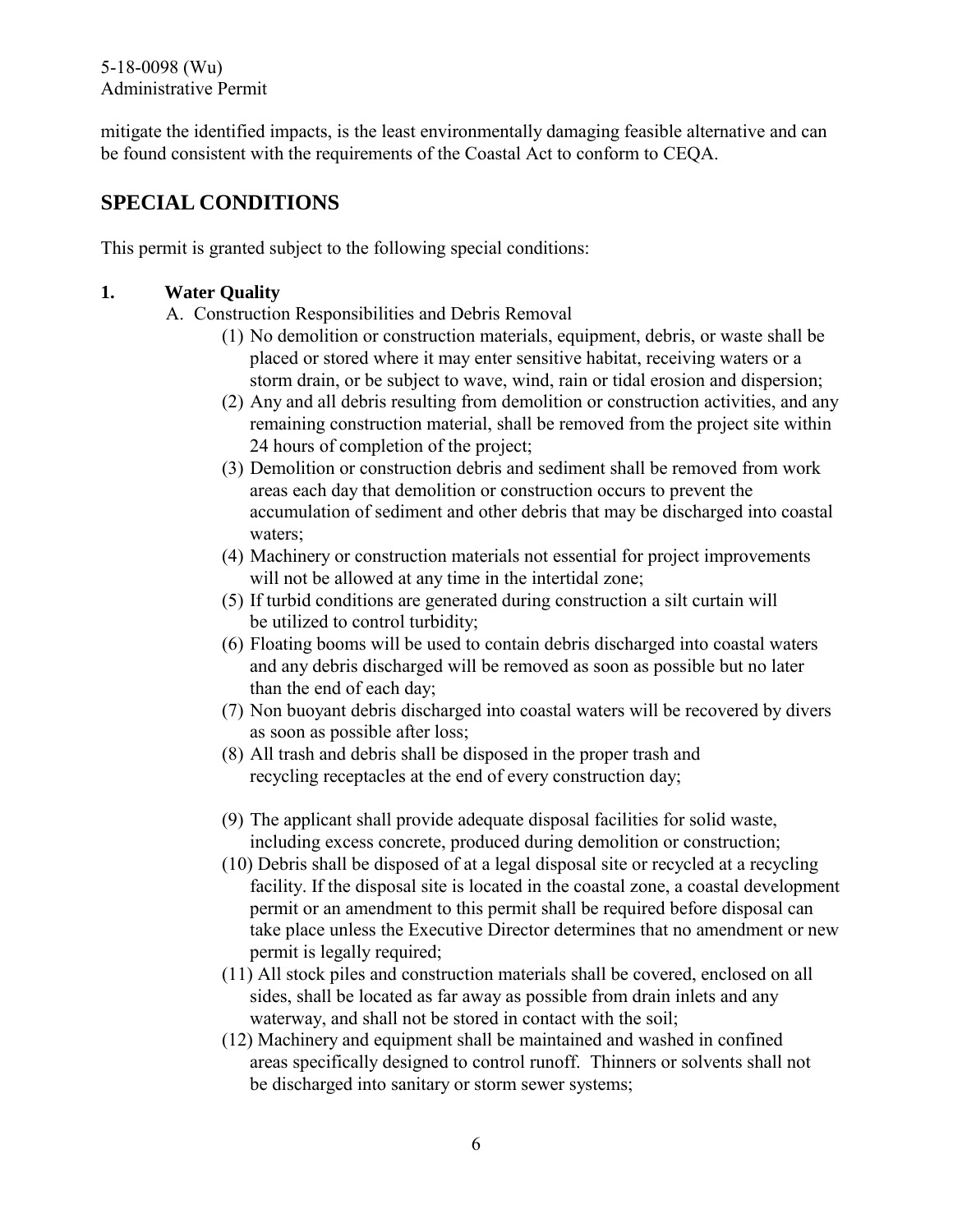- (13) The discharge of any hazardous materials into any receiving waters shall be prohibited;
- (14) Spill prevention and control measures shall be implemented to ensure the proper handling and storage of petroleum products and other construction materials.

Measures shall include a designated fueling and vehicle maintenance area with appropriate berms and protection to prevent any spillage of gasoline or related petroleum products or contact with runoff. The area shall be located as far away from the receiving waters and storm drain inlets as possible;

- (15) Best Management Practices (BMPs) and Good Housekeeping Practices (GHPs) designed to prevent spillage and/or runoff of demolition or construction-related materials, and to contain sediment or contaminants associated with demolition or construction activity, shall be implemented prior to the on-set of such activity; and
- (16) All BMPs shall be maintained in a functional condition throughout the duration of construction activity.

B. Best Management Practices Program

By acceptance of this permit the applicant agrees that the long-term water-borne berthing of boat(s) in the approved dock and/or boat slip will be managed in a manner that protects water quality pursuant to the implementation of the following BMPs.

- (1) Boat Cleaning and Maintenance Measures:
- a. In-water top-side and bottom-side boat cleaning shall minimize the discharge of soaps, paints, and debris;
- b. In-the-water hull scraping or any process that occurs under water that results in the removal of paint from boat hulls shall be prohibited. Only detergents and cleaning components that are designated by the manufacturer as phosphate-free and biodegradable shall be used, and the amounts used minimized; and
- c. The applicant shall minimize the use of detergents and boat cleaning and maintenance products containing ammonia, sodium hypochlorite, chlorinated solvents, petroleum distillates or lye.
	- (2) Solid and Liquid Waste Management Measures:
		- a. All trash, recyclables, and hazardous wastes or potential water contaminants, including old gasoline or gasoline with water, absorbent materials, oily rags, lead acid batteries, anti-freeze, waste diesel, kerosene and mineral spirits will be disposed of in a proper manner and will not at any time be disposed of in the water or gutter.
	- (3) Petroleum Control Management Measures:
		- a. Boaters will practice preventive engine maintenance and will use oil absorbents in the bilge and under the engine to prevent oil and fuel discharges. Oil absorbent materials shall be examined at least once a year and replaced as necessary. Used oil absorbents are hazardous waste in California. Used oil absorbents must therefore be disposed in accordance with hazardous waste disposal regulations. The boaters will regularly inspect and maintain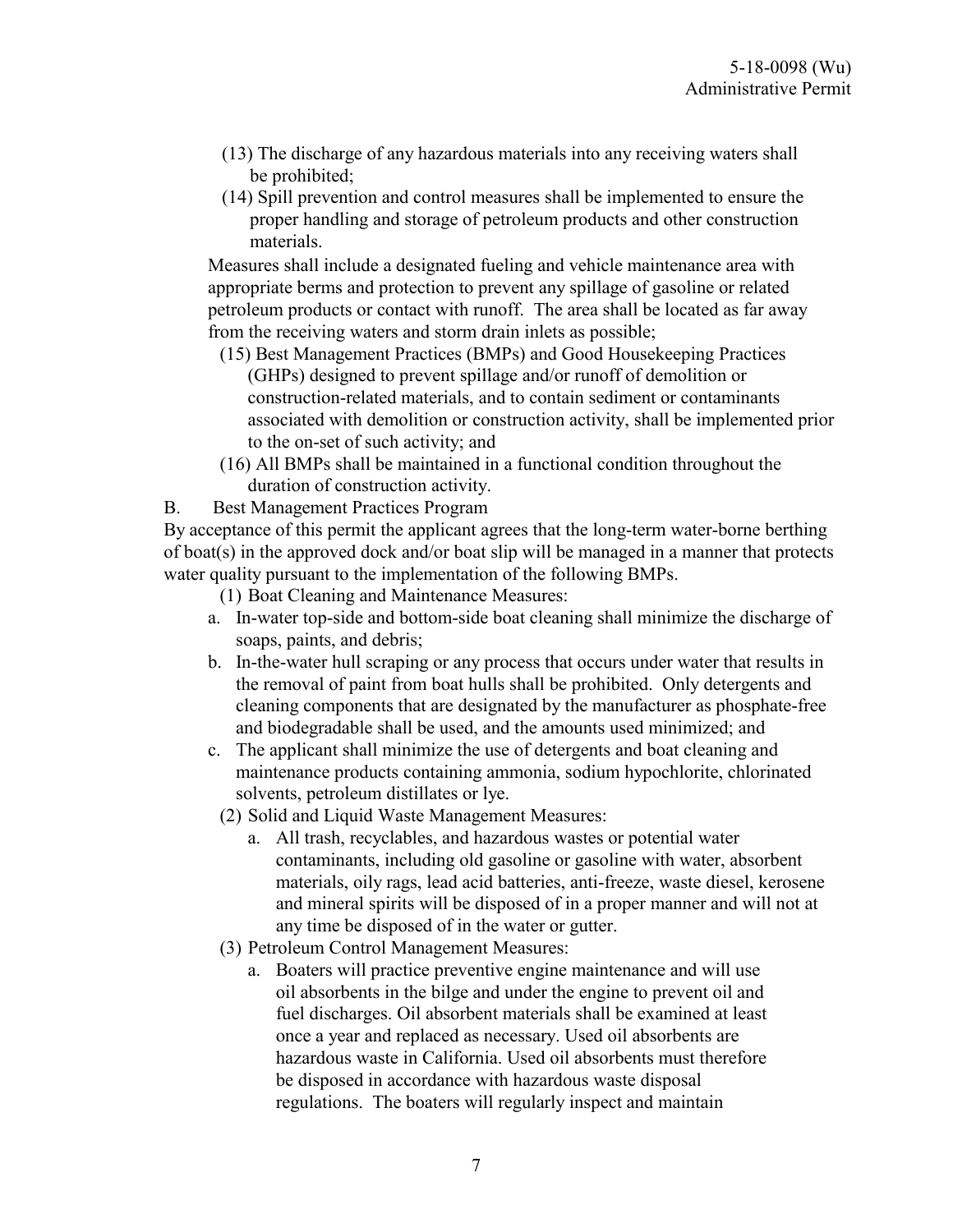engines, seals, gaskets, lines and hoses in order to prevent oil and fuel spills. The use of soaps that can be discharged by bilge pumps is prohibited;

- b. If the bilge needs more extensive cleaning (e.g., due to spills of engine fuels, lubricants or other liquid materials), the boaters will use a bilge pump-out facility or steam cleaning services that recover and properly dispose or recycle all contaminated liquids; and
- c. Bilge cleaners which contain detergents or emulsifiers will not be used for bilge cleaning since they may be discharged to surface waters by the bilge pumps.

### **2. Eelgrass Survey(s).**

- A. Pre-Construction Eelgrass Survey. Pre-Construction Eelgrass Survey. A valid preconstruction eelgrass (*Zostera marina*) survey shall be completed during the period of active growth of eelgrass (typically March through October). The pre- construction survey shall be completed within 60 days before the start of construction. The survey shall be prepared in full compliance with the "California Eelgrass Mitigation Policy" dated October 2014 (except as modified by this special condition) adopted by the National Marine Fisheries Service and shall be prepared in consultation with the California Department of Fish and Wildlife. The applicant shall submit the eelgrass survey for the review and approval of the Executive Director within five (5) business days of completion of each eelgrass survey and in any event no later than fifteen (15) business days prior to commencement of any development. If the eelgrass survey identifies any eelgrass within the project area which would be impacted by the proposed project, the development shall require an amendment to this permit from the Coastal Commission or a new coastal development permit.
- B. Post-Construction Eelgrass Survey. If any eelgrass is identified in the project area by the survey required in subsection A of this condition above, within 30 days of completion of construction if completion of construction occurs within the active growth period, or within the first 30 days of the next active growth period following completion of construction that occurs outside of the active growth period, the applicant shall survey the project site to determine if any eelgrass was adversely impacted. The survey shall be prepared in full compliance with the "California Eelgrass Mitigation Policy" dated October 2014 (except as modified by this special condition) adopted by the National Marine Fisheries Service and shall be prepared in consultation with the California Department of Fish and Wildlife. The applicant shall submit the post-construction eelgrass survey for the review and approval of the Executive Director within thirty (30) days after completion of the survey. If any eelgrass has been impacted by project construction, the applicant shall replace the impacted eelgrass at a minimum 1.38:1 ratio on-site, or at another appropriate location subject to the approval of the Executive Director, in accordance with the California Eelgrass Mitigation Policy. Any exceptions

to the required 1.38:1 mitigation ratio found within CEMP shall not apply. Implementation of mitigation shall require an amendment to this permit or a new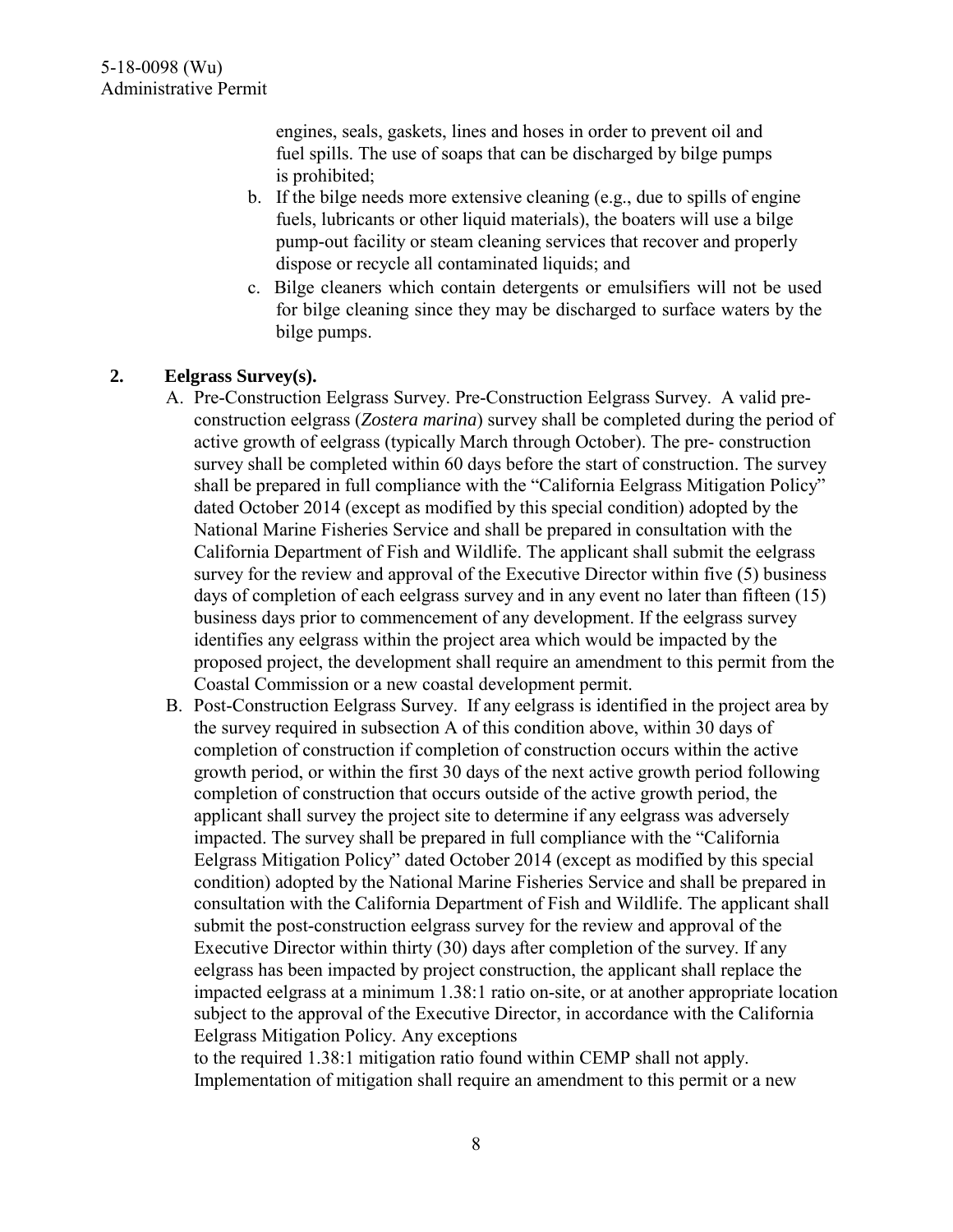coastal development permit unless the Executive Director determines that no amendment or new permit is legally required.

#### **3. Pre-construction** *Caulerpa Taxifolia* **Survey**

A. Not earlier than 90 days nor later than 30 days prior to commencement or re-commencement of any development authorized under this coastal development permit

(the "project"), the applicant shall undertake a survey of the project area and a buffer area at least 10 meters beyond the project area to determine the presence of the invasive alga *Caulerpa taxifolia*. The survey shall include a visual examination of the substrate.

- B. The survey protocol shall be prepared in consultation with the Regional Water Quality Control Board, the California Department of Fish and Wildlife, and the National Marine Fisheries Service.
- C. Within five (5) business days of completion of the survey, the applicant shall submit the survey:
	- (1) for the review and approval of the Executive Director; and
	- (2) to the Surveillance Subcommittee of the Southern California Caulerpa Action Team (SCCAT). The SCCAT Surveillance Subcommittee may be contacted through California Department of Fish & Wildlife (858-467- 4218) National Marine Fisheries Service (562-980-4043).
- D. If *Caulerpa taxifolia* is found within the project or buffer areas, the applicant shall not proceed with the project until 1) the applicant provides evidence to the Executive Director, subject to concurrence by the Executive Director, that all *C. taxifolia*  discovered within the project and buffer area has been eliminated in a manner that complies with all applicable governmental approval requirements, including but not limited to those of the California Coastal Act, or 2) the applicant has revised the project to avoid any contact with *C. taxifolia*. No revisions to the project shall occur without a Coastal Commission approved amendment to this coastal development permit unless the Executive Director determines that no amendment is legally required.

### **4. Public Rights**

The approval of this permit shall not constitute a waiver of any public rights that exist or may exist on the property. The permittee shall not use this permit as evidence of a waiver of any public rights that may exist on the property.

### **5. Resource Agencies**

The permittee shall comply with all requirements, requests and mitigation measures from the California Department of Fish and Wildlife, the Regional Water Quality Control Board, the U.S. Army Corps of Engineers, and the U.S. Fish and Wildlife Service with respect to preservation and protection of water quality and marine environment. Any change in the approved project that may be required by the above-stated agencies shall be submitted to the Executive Director in order to determine if the proposed change shall require a permit amendment pursuant to the requirements of the Coastal Act and the California Code of Regulations.